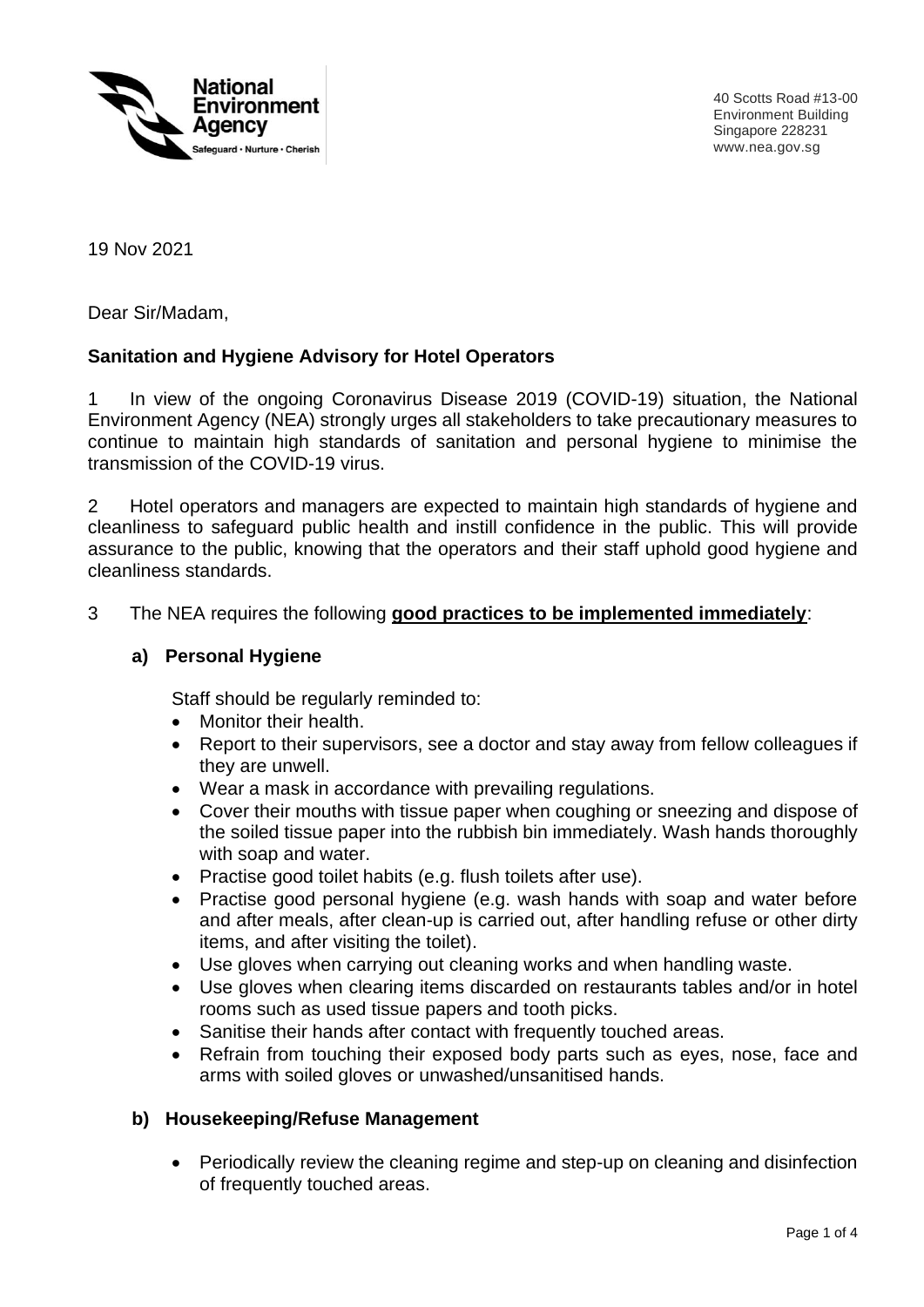- Assign a team of staff to carry out cleaning and housekeeping daily. Disinfect with disinfectant regularly, frequently touched areas such as handrails, lift surfaces and buttons, doorknobs/ handles.
- Provide hand sanitisers at high human traffic points.
- Have written instructions and procedures for the cleaning and disinfection of premises for disease/outbreak management (e.g. knowledge of the appropriate cleaning agents and disinfectants, personal protective equipment, cleaning methods and access to list of suitable cleaning and disinfection companies).
- Ensure refuse bins are covered at all times and cleared daily. Tie refuse contained in plastic bags properly before disposal at bin centres.
- Clean up immediately any refuse spillage.
- Wash and disinfect all refuse bins, bin chambers and bin centres where necessary.
- Engage licensed waste contractors to remove refuse daily.

### **Cleaning staff are expected to:**

- Soak cleaning cloths in household bleach at the proper concentration according to manufacturer's instructions and wash the cloth after use and before reuse.
- Clean and disinfect all cleaning equipment immediately after used.

# **c) Toilets**

- Disinfect frequently touched areas such as water taps, door/towel/cistern handles, seats and cover flaps, wash basins, door knobs, buttons and switches with disinfectant regularly.
- Provide adequate supply of toilet paper, paper towels (if provided) or hand dryers and liquid soap at all times. Where feasible, provide disinfectant, preferably dispensed through a no-touch mechanism for each toilet cubicle for users to clean toilet seats before and after use.
- Ensure toilet-flushing apparatus is functioning at all times.
- Ensure all sanitary pipes and fittings are in good working condition, and water seal are not dried-out.
- Ensure that contact information for toilet users to give feedback is easily accessible.
- Keep exhaust fans running for longer operating hours at full capacity.
- Use floor blowers to dry the toilet floors only when the toilets are closed from public usage.
- Allow tap water to run longer to minimise the need for users to press on the tap multiple times.
- Ensure adequate ventilation in toilets or use air purifier, if possible. Please refer to the 'Guidance Note on Building Air-Conditioning and Mechanical Ventilation (AMCV) Operations Amid COVID-19 Situation' on BCA's website at https://go.gov.sg/bca-nea-moh-guidance-bldg-aircon-acmv-ops.
- Install one way valve lid over gully traps, if possible.

# **d) Food Hygiene**

- Ensure all food products are obtained from licensed food sources.
- Cover food properly to prevent contamination.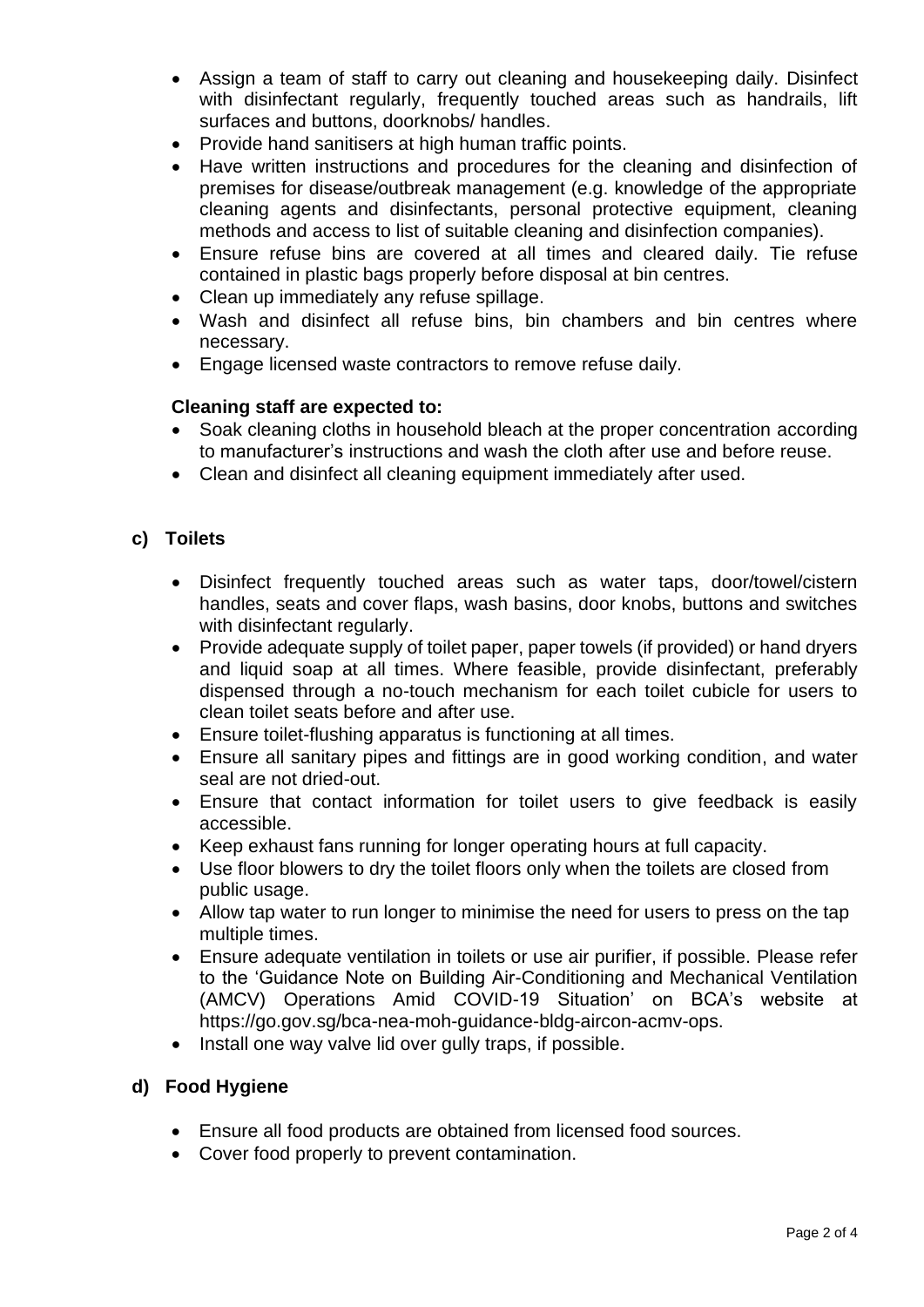- Do not keep personal belongings in food preparation areas. A separate locker area should be provided for storage of staff's personal belongings.
- Do not use cracked or chipped crockery as germs can harbour in cracks.
- Use separate chopping boards, knives and other instruments for raw and cooked foods to prevent cross contamination.
- Use clean disposable gloves when handling food.
- Store raw food or cooked/ready-to-eat food separately.

### **e) Pest Control Programme**

- Check the site daily and remove all potential vector breeding sites
- Look out for signs of pest infestation such as rat droppings or burrows and cockroach droppings.
- Engage a registered vector control operator to implement a pest control programme for the site.

### **f) Air-Conditioning and Mechanical Ventilation System (ACMV)**

- Purge the indoor air two hours before and after occupancy. In buildings without purging systems, operation hours of ACMV system should be extended by two hours before and after occupancy, where feasible.
- Adjust outdoor air intake to the maximum during occupancy.
	- o Use toilet exhaust fans and open windows to improve the ventilation for spaces without ducted outdoor air supply system. If not possible, use portable air cleaners and make plans for mechanical ventilation, whenever possible.
- Use filters with at least MERV-14 rating for treating recirculation air in Air Handling Units. If not possible, use filters with highest removal efficiency allowable by existing ACMV system.
- Ensure filters are properly installed and maintained according to manufacturer's recommendation.
- Ensure that all ventilating and air-conditioning systems are inspected, cleaned and maintained regularly in accordance to manufacturer's recommendations.
- Please refer to the 'Guidance Note on Building Air-Conditioning and Mechanical Ventilation (AMCV) Operations Amid COVID-19 Situation' on BCA's website at https://go.gov.sg/bca-nea-moh-guidance-bldg-aircon-acmv-ops.

#### **g) Cooling Towers**

• Ensure that cooling towers are maintained in accordance to the Environmental Public Health (Registrable Aerosol-generating Systems) Regulations.

#### **h) Swimming/Spa pools**

- Ensure residual chlorine level is maintained at regulated level between 1 and 3 ppm for swimming pool and water playground, and 3 and 5 ppm for spa pool.
- Ensure total bromine level is maintained at regulated level between 2 and 4 ppm for swimming pool and water playground, and 4 and 6 ppm for spa pool.
- Ensure entire pool area, spas, steaming rooms and cooling berths are free of litter and pest.
- Remind pool users to shower before entering the pool.